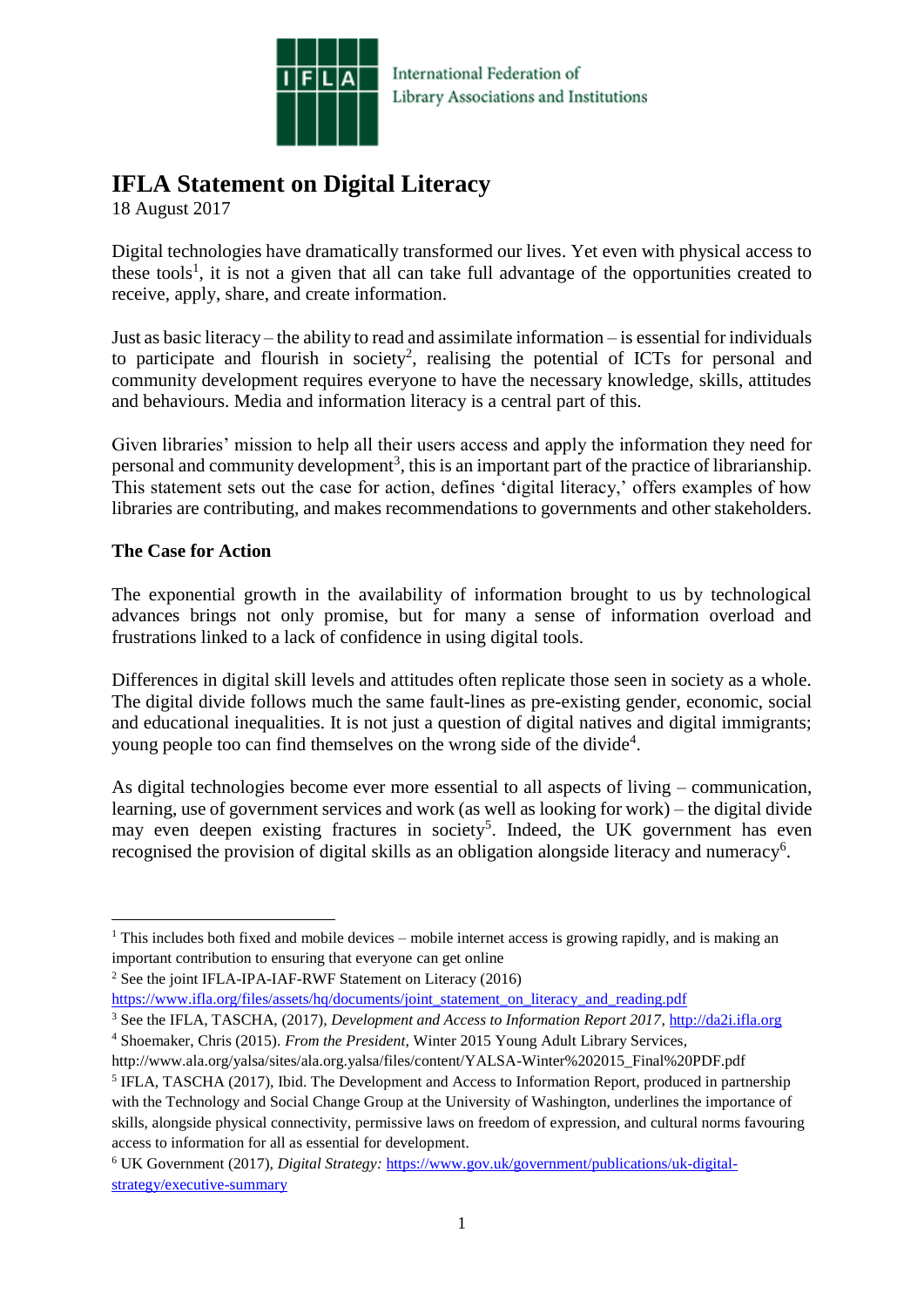Furthermore, there is evidence of declining confidence in the Internet. Cybercrime and inadequate privacy protection give the impression that the Web is a dangerous place, leading users either to disconnect (or not connect at all), limit their activities, or seek out 'safe spaces'<sup>7</sup>. The rise of 'fake news' and tales of anti-social behaviour online are used to justify calls for censorship by governments and others<sup>8</sup>.

IFLA both supports the right of all to sustainable, inclusive development<sup>9</sup> and an open Internet that offers people the opportunity to improve their lives, and rejects censorship and unnecessary or disproportionate restrictions on access to information online<sup>10</sup>. Enhancing individuals' capacity to access and get the most out of the Internet, and to do so with confidence, offers the best, most sustainable solution for realising the potential of the Internet.

# **Digital Literacy**

We use the term 'digital literacy' to describe the ability to harness the potential of digital tools. IFLA promotes an outcome-orientated definition – to be digitally literate means one can use technology<sup>11</sup> to its fullest effect - efficiently, effectively and ethically – to meet information needs in personal, civic and professional lives.

Existing studies<sup>12</sup> indicate that the definition of digital literacy remains fluid. The term includes basic technical skills, such as the ability to operate a computer and perform tasks such as word processing, form-filling, searching, e-banking and use of government services.

It can also encompass knowledge of how the Internet works, and especially the way in which data (including personal data) travels and may be used. This implies, in particular, an awareness of cybersecurity issues and risks to privacy, and of the tools and practices which can help users stay safe online.

It implies an ability to use technology creatively, stretching from blogging or editing Wikipedia to designing websites or writing code, as well as creative expressions through multimedia tools such as podcasts and videos. Such uses can lead both to personal fulfilment, and professional and entrepreneurship opportunities.

Furthermore, digital literacy incorporates less technical elements, such as legal and ethical knowledge and global citizenship<sup>13</sup>. It implies compliance with the same standards of behaviour online as offline, respect for the human rights of others, and the necessary openness

1

<sup>&</sup>lt;sup>7</sup> Such 'safe spaces' may of course not be more respectful of users' privacy than any other parts of the Internet. See also the IFLA Statement on Net Neutrality and Zero Rating, which expressed concern about moves that would lead users to use only one platform or a small number of sites.

<sup>&</sup>lt;sup>8</sup> For example Germany and Russia have recently moved to crack down on sites with content that other users claim is illegal: [https://rsf.org/en/news/russian-bill-copy-and-paste-germanys-hate-speech-law.](https://rsf.org/en/news/russian-bill-copy-and-paste-germanys-hate-speech-law)

<sup>&</sup>lt;sup>9</sup> IFLA and others (2014), *Lyon Declaration*, [www.lyondeclaration.org](http://www.lyondeclaration.org/)

<sup>10</sup> IFLA (2014), *IFLA Internet Manifesto*:<https://www.ifla.org/publications/node/224>

 $11$  Or teach ourselves how to use technology

<sup>12</sup> Kenton, J., Blummer, B. (2010). *Promoting digital literacy skills: Examples from the literature and implications for academic librarians*. Community & Junior College Libraries, Vol. 16:84–99.

<sup>13</sup> Combes, B., (2016), *Digital literacy: A new flavour of literacy or something different?* Synergy, Vol. 14, No. 1.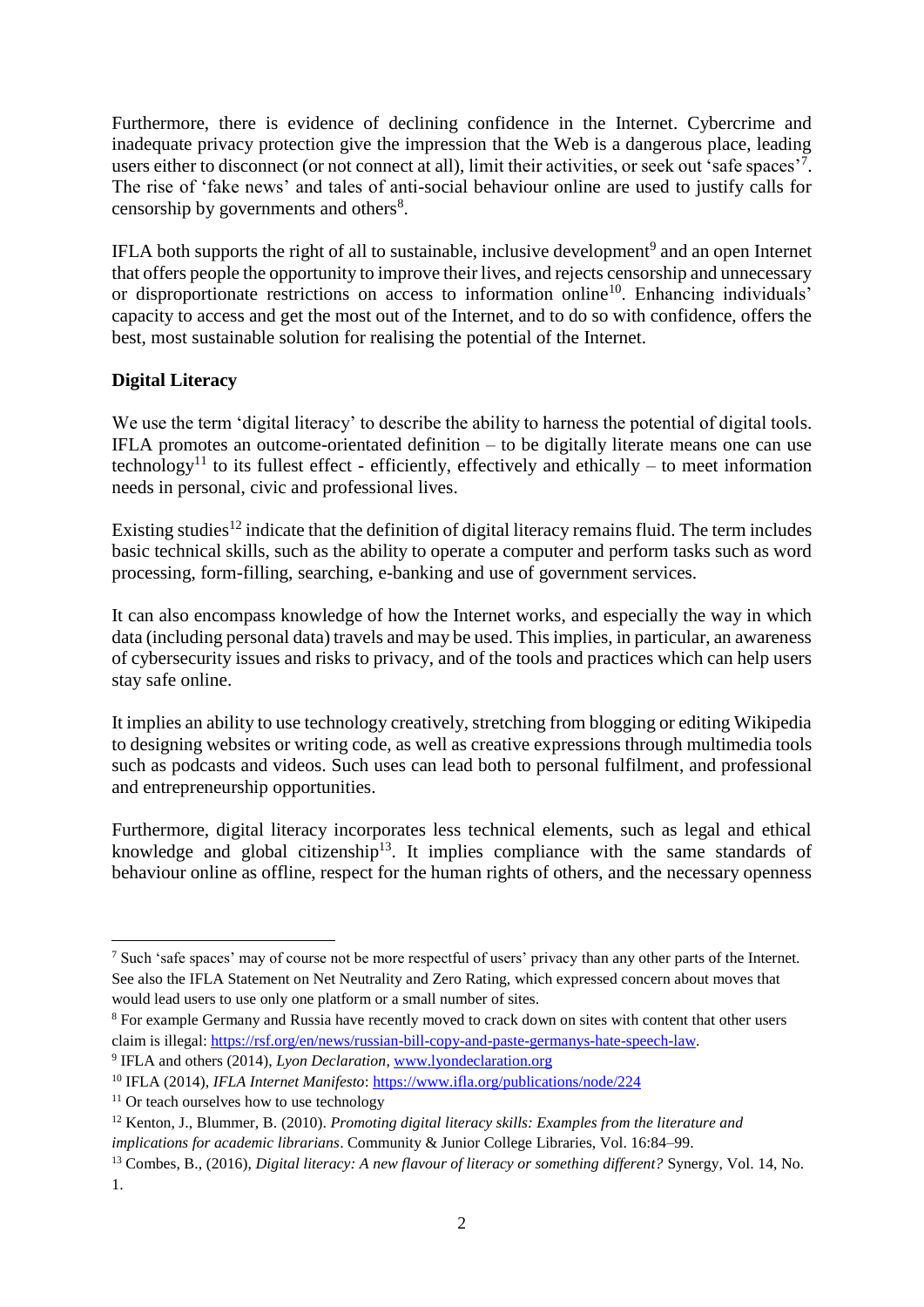to move beyond national and language boundaries, and cultural and religious differences. It also requires media and information literacy skills $^{14}$ .

It is clear that digital literacy overlaps with other areas of competence, notably media and information literacy. It also covers skills that some will be able to develop autonomously, but where others will need help. It depends extensively on the prior existence of basic literacy skills. And finally, digital literacy is a lifelong learning process. As technology changes, citizens need to keep updated. Research has demonstrated that without this, we tend to use technology in the way, and with the tools, we learned to use it initially (by ourselves, by experimentation and self-affirmation).

#### **What libraries are doing**

Libraries have always had a crucial role in the dissemination and application of knowledge and in providing a place for (informal) life-long learning. They have also been quick to fill in gaps in connectivity by offering public Internet  $access^{15}$  and use of other technological tools.

As such, many libraries have therefore made the logical step of seeking to develop the digital literacy of those who do not master digital services and technology, who feel uncomfortable online, or who do not understand the impact - positive or negative - of what they do in their digital lives. Librarians are aware that the ability to use technology meaningfully facilitates professional, personal and social endeavours.

Thanks to their trusted place in communities, as well as their in-depth knowledge of local needs, libraries are uniquely able to help users make the most of digital tools. And an empowered, equitable access to, and use of, digital tools promote open and healthy societies.

There are many examples of how libraries are promoting digital literacy at all levels, to people of all ages and in different situations; a selection is featured in the annex to this document.

## **Recommendations**

**.** 

To ensure that the potential of digital technologies is realised for all, and makes a full contribution to equality and development, digital literacy needs to receive the necessary recognition and investment. As highlighted, while many citizens will find ways to develop digital literacy on their own, many others require the support of institutions such as libraries.

Libraries of course will have to take steps. They should position digital literacy as a core service of libraries, with adequate planning, budget and staff<sup>16</sup>. For librarians to be able to teach digital

<sup>14</sup> Defined by the IFLA Recommendations on Media and Information Literacy (2011) as: '*the knowledge, the attitudes, and the sum of the skills needed to know when and what information is needed; where and how to obtain that information; how to evaluate it critically and organise it once it is found; and how to use it in an ethical way. The concept extends beyond communication and information technologies to encompass learning, critical thinking, and interpretative skills across and beyond professional and educational boundaries'.*  <https://www.ifla.org/publications/ifla-media-and-information-literacy-recommendations>

<sup>15</sup> IFLA and others (2015), *Principles on Public Access* <https://www.ifla.org/publications/node/10328> (accessed 2 August 2017)

<sup>&</sup>lt;sup>16</sup> Demers, J. (2016). Make New Friends, But Keep the Old: Introducing Digital Innovation Services at the [Toronto Public Library.](http://library.ifla.org/1361/1/213-demers-en.pdf) IFLA WLIC 2016, Columbus, OH, and Fortier, A. and Burkell, J. (2015) Hidden Online Surveillance: What Librarians Should know to protect Their Own Privacy and that of their Patrons,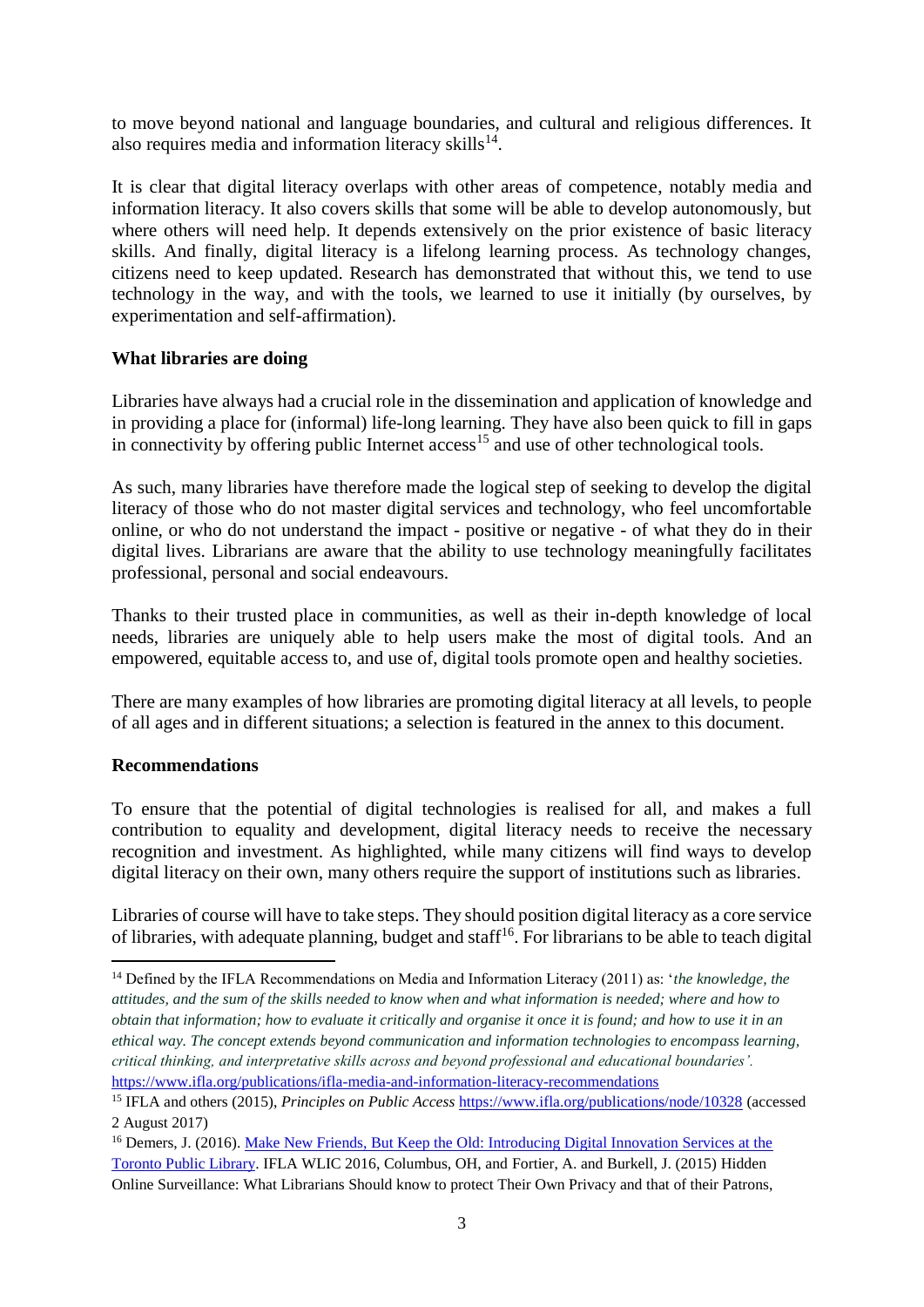literacy, they may need training themselves<sup>17</sup>. It may be necessary to form partnerships with external actors in order to provide best service to users.

IFLA therefore makes the following recommendations.

National and local governments should:

- Promote digital literacy as a right, and as an enabler of personal, social and economic development, and for civic participation.
- Ensure that libraries are able  $-$  legally, practically (including in terms of their own skills) – to train users in digital literacy, and are at the heart of government strategies in the field $18$ .
- Support libraries in the implementation of spaces for digital literacy and innovation to help citizens being producers/creators as well as consumers.
- Refrain from censorship or discriminatory, unnecessary or disproportionate blocking of content online<sup>19</sup>.
- Strive to achieve objectives for basic literacy included in the UN's 2030 agenda.

Schools should:

• Draw on the unique expertise of school libraries and librarians, as well form partnerships with other libraries, to develop key digital literacy skills among students and to assist educators in integrating digital literacy skills in curricula.

Higher education institutions should:

• Apply the skills and knowledge of librarians, in academic libraries and embedded in learning management systems, to improve digital literacy among students and researchers

Economic sectors should:

1

• Promote digital literacy in their workplaces and communities, in partnership with libraries and business librarians, when possible.

*Statement prepared by a drafting team comprised of representatives of the Public Libraries, Literacy and Reading, Information Literacy and Metropolitan Libraries Sections of IFLA*

*Information Technology & Libraries*, *34*(3), 59-72, [https://ejournals.bc.edu/ojs/index.php/ital/article/view/5495,](https://ejournals.bc.edu/ojs/index.php/ital/article/view/5495) argue that this is a real possibility for libraries

<sup>&</sup>lt;sup>17</sup> Martzoukou, Konstantina & Elliott, Joanneke (2016). The development of digital literacy and inclusion skills pf public librarians. Communications in Information Literacy 10(1), 2016,

Talavera-Ibarra, A.M., De la Vega, A. (2015). [Opportunity for all. Three social inclusion experiences in Peru´s](http://library.ifla.org/1179/7/165-talavera-en.pdf)  [public libraries.](http://library.ifla.org/1179/7/165-talavera-en.pdf) IFLA WLIC Cape Town.

<sup>18</sup> See for example the UN Digital Strategy (2017), which commits to '*develop the role of libraries in improving digital inclusion to make them the 'go-to' provider of digital access, training and support for local communities*' [https://www.gov.uk/government/publications/uk-digital-strategy/2-digital-skills-and-inclusion](https://www.gov.uk/government/publications/uk-digital-strategy/2-digital-skills-and-inclusion-giving-everyone-access-to-the-digital-skills-they-need)[giving-everyone-access-to-the-digital-skills-they-need](https://www.gov.uk/government/publications/uk-digital-strategy/2-digital-skills-and-inclusion-giving-everyone-access-to-the-digital-skills-they-need)

<sup>19</sup> See also the IFLA Statement, *No Development Without Access to Information: We Need Alternatives to Internet Shutdowns*, forthcoming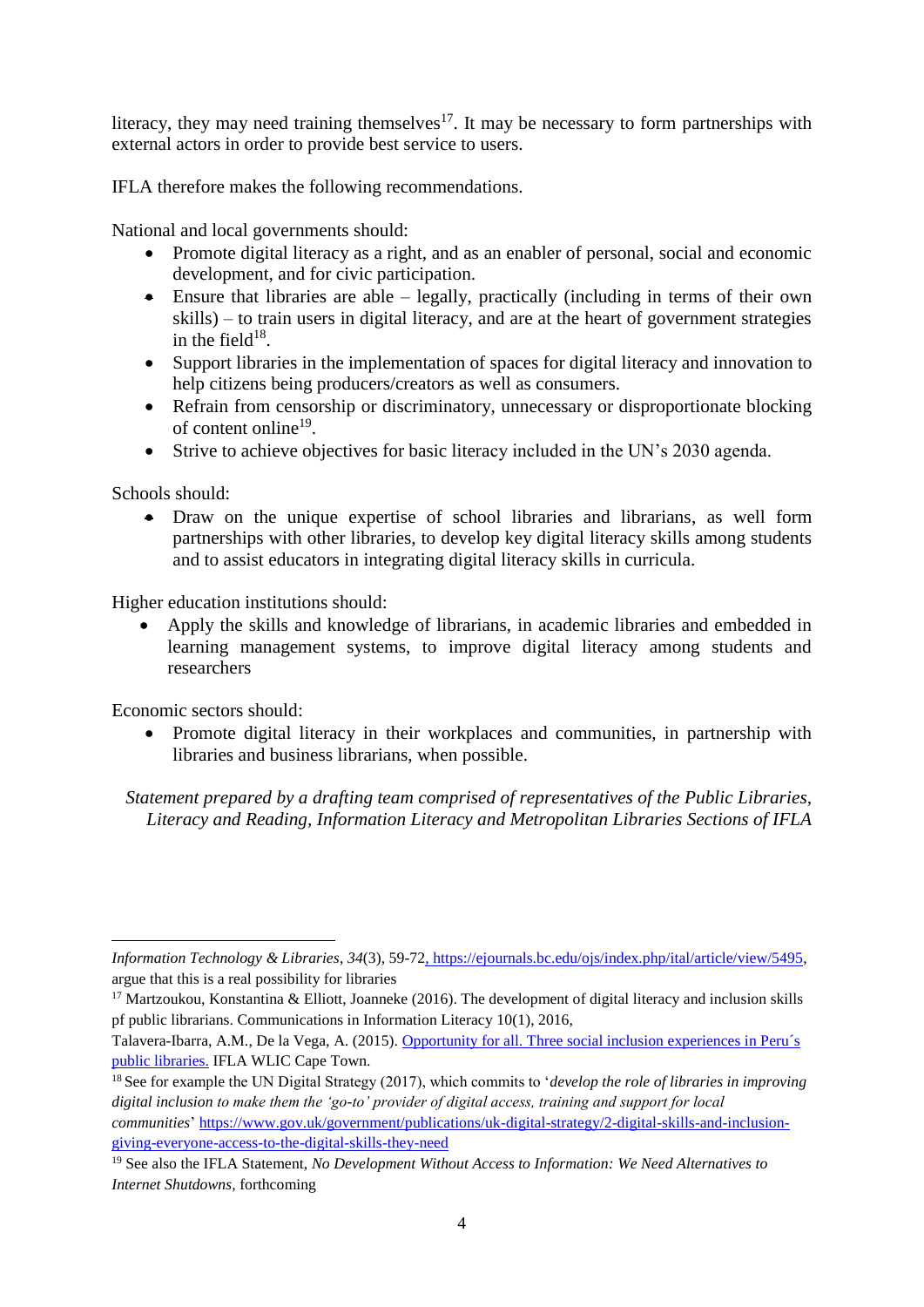## **ANNEX – Examples of Libraries Promoting Digital Literacy**

#### *Tietoris, Tampere, Finland<sup>20</sup>*

In Tampere, a Finnish city located 170 km north of Helsinki, the local public library has inaugurated a service providing computers and tech support to help all patrons using ICTs in everyday life. The library has set up three *Tietotoris* (Knowledge Marketplaces) where librarians teach courses to help citizens. Each *Tietotori* is equipped with 20 computers including Internet connections and a set of software. There are 10 persons working permanently at the Tietotoris.

Courses are free, and the majority of participants are seniors and immigrants. The curriculum focuses on how to access digital bank services, deal with government agencies and declare taxes online, and access personal health information and prescription details. There is also a program for preschoolers, where all 6 year old children in Tampere are taught to use library and information using a special game. The *Tietotoris* also provide free basic courses on Internet use, e-mail account creation and management, social media, and digital equipment, and personal tutoring on specific questions.

#### *Mill Park, Melbourne Australia*<sup>21</sup>

In 2011, the Australian government adopted advanced broadband and identified 40 hubs for the promotion of digital literacy. The program targeted the entire population with a special focus on retirees, low income earners and indigenous Australians. The Mill Park Branch Library, as one of these hubs, received computers and other digital devices to be used by patrons on- or off-site. A full-time trainer coupled librarians with patrons, and the training program lasted two years, with four six-month blocks of instruction, and focused on education, home, business and health, using a mixture of one-on-one and group training, video conferencing, downloadable media, demonstrations and broadband content.

There was heavy investment in a marketing campaign to promote the services to senior citizens, people with disabilities, and small business owners. A second target group included local schools and universities. The marketing campaign was supported by brochures, toolkits, posters and a wide array of schedules and newsletters.

#### *BiblioTech, San Antonio Texas<sup>22</sup>*

BiblioTech Digital Library is located in San Antonio, Texas, and it is the first all-digital public library in the United States. It opened on September 14th, 2013. BiblioTech has actively worked to bridge literacy and technology gaps in San Antonio and surrounding areas by establishing a community presence in physical locations as well as an online presence through the digital collections and resources. Librarians provide residents with technology access to enhance education and literacy.

BiblioTech also promotes specific programs for individuals in jail, especially young adults, and for soldiers on duty overseas. The library has a very active outreach team that travels

 $\overline{\phantom{a}}$ 

<sup>&</sup>lt;sup>20</sup> Personal testimony, Director of Library Services, Tampere City Library

<sup>&</sup>lt;sup>21</sup> Rolan, Greg & Denison, Tom & Mackenzie, Christine (2015). Broadband, digital literacy and public libraries: the Mill Park story

 $22$  Cole (2016)